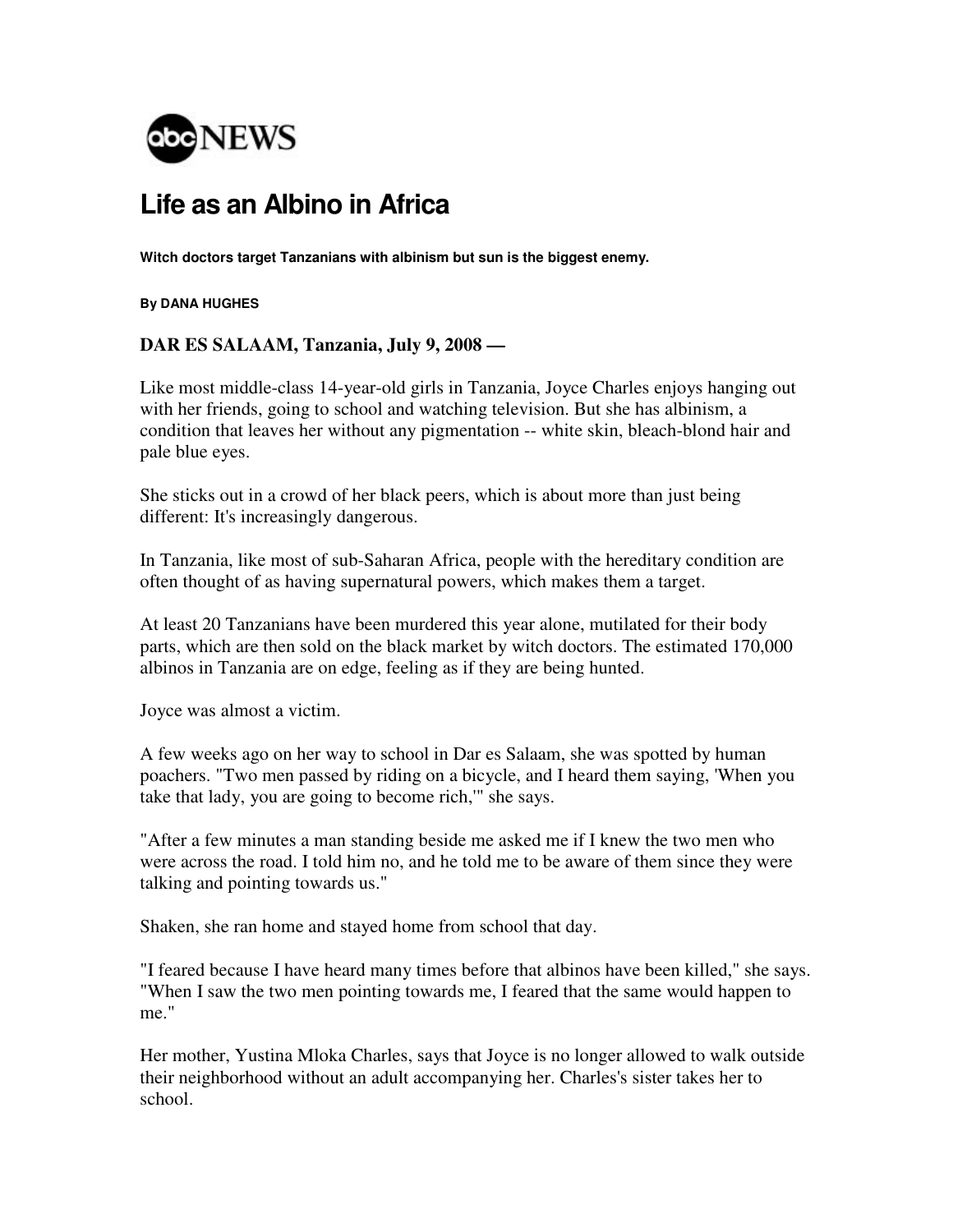"I didn't used to worry at all," Charles says. "But since the day my daughter was told, even if she runs, one day they will get hold of her, we are extremely careful."

Charles says the biggest challenge is not the threat of poachers but the everyday hurdles of parenting a child with albinism.

Although neither she nor her husband has the condition, both of their children do. Because albinism is caused by two recessive genes, it is seen in higher numbers in societies that are isolated or in countries where there is intermarriage. In many African countries, the rate of albinism is about 1 in 3,000, compared to roughly 1 in 17,000 in the United States.

Joyce has a 5-year-old brother, Peter, who, like most little boys, loves to run around and play outside in the hot African sun. But for Peter, an innocent game of soccer has lasting consequences. For people with albinism, the sun is the enemy, a hard concept for a rambunctious child to grasp.

"When I am around, I can make him stay in for a few minutes," his mother says.

"But I have a job, which makes me come back at home around four or five in the evenings. The house help has her own chores and thus cannot always keep watch of [Peter], who is extremely naughty. As a result he has some burns on his face."

Both children are supposed to wear long sleeves and hats whenever they go outside, but Charles says that, too, is almost impossible to enforce. Joyce, as she has gotten older, will sometimes refuse to wear long sleeves or a hat. And Peter is outright rebellious about it.

"I have bought him lots of hats, but you always have to insist that he wears his hat," she says. "At times he does not feel like wearing it, and you will see him running off without it. He actually doesn't like to wear the hat; you have to force him to do so."

In Tanzania, sunscreen is extremely expensive, even for a middle-class family like the Charleses. In an effort to acknowledge albinism in the country, the ministry of health provides some sunscreen to people who register with the Tanzanian Albino Society, a nonprofit advocacy group. But Charles says more needs to be done.

"The government promises to bring us lotions that would help the kids protect their skin and, when they bring them, they are not enough and people end up not getting them," she says.

She says her children are well-liked and have not faced discrimination in the neighborhood or at school. But they sometimes forget that there are many "normal" children's activities in Tanzania that they cannot do, she says. And she worries about the increasing violence against people with albinism, a term rooted in the latin word meaning "white."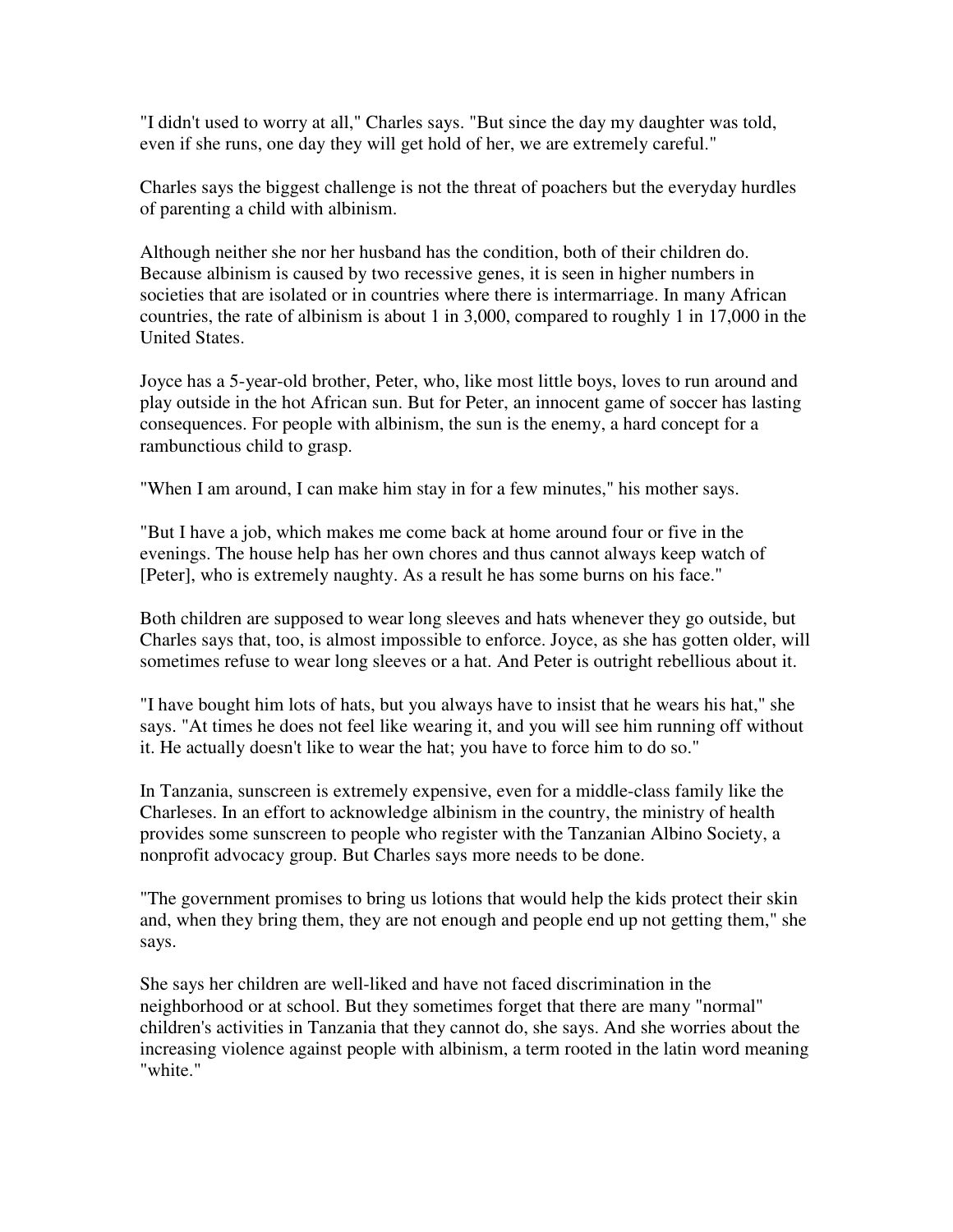"Sometimes I wish my kids could go to a boarding school where they could be inside mostly and not have to deal with these daily hurdles," she says.

If Peter continues his refusal to wear any protective sun gear, there is a good chance that he will end up at the Ocean Road Institute for Cancer in Dar es Salaam, a specialized cancer hospital that treats albinos for their biggest killer: skin cancer.

There are no official statistics, but Samwel Mluge, the secretary general of the Tanzanian Albino Society, whose offices are on the hospital's premises, says that many people with albinism end up there. It's especially true with the elderly and people from rural communities, where family members are expected to work outside on the farms.

One woman from the Mwanza province near Lake Victoria, where many of the killings have taken place, has been getting radiation for skin cancer she discovered in March.

Although she is only 36, her rubbery skin envisages an age twice that. Her face is full of burns and sores that she must tend with a handkerchief every few minutes. She doesn't want to give her name, but claims that she doesn't face discrimination because of her albinism, which Mluge believes is denial.

"When you are born an albino in a family or a neighborhood, the major problem, especially here in Tanzania, is stigmatization," Mluge says. In rural communities especially, "they do not expose their problems because of fear. They think if they expose these problems, they'll be rejected by their families."

In addition to cancer, poor vision is another health issue facing people with albinism.

Nearly all of them experience low vision, making it difficult to do well in school because students often can't read the chalkboard.

At 5, little Peter Charles already has trouble focusing; his blue eyes dart back and forth before looking directly at something. Joyce, 14, wears thick glasses, something most Tanzanians can't afford. As a result, many children simply drop out of school, perpetuating a cycle of poverty.

"Sometimes the teachers do not have the knowledge on how to handle pupils with albinism in the classrooms," Mluge says. "So you do not have any assistance."

At the Tanzania Albino Society, Mluge and his colleagues work with parents of kids with albinism to get them to take a more active role in their children's schooling, forcing teachers to take their child's albinism into account when teaching, as well as encouraging parents to get glasses for their children. "You need to have self-determination in order to learn better," he says.

In Dar es Salaam, discrimination is beginning to wane. There are more children like Peter and Joyce, who attend school and are part of their community, than ever before. This